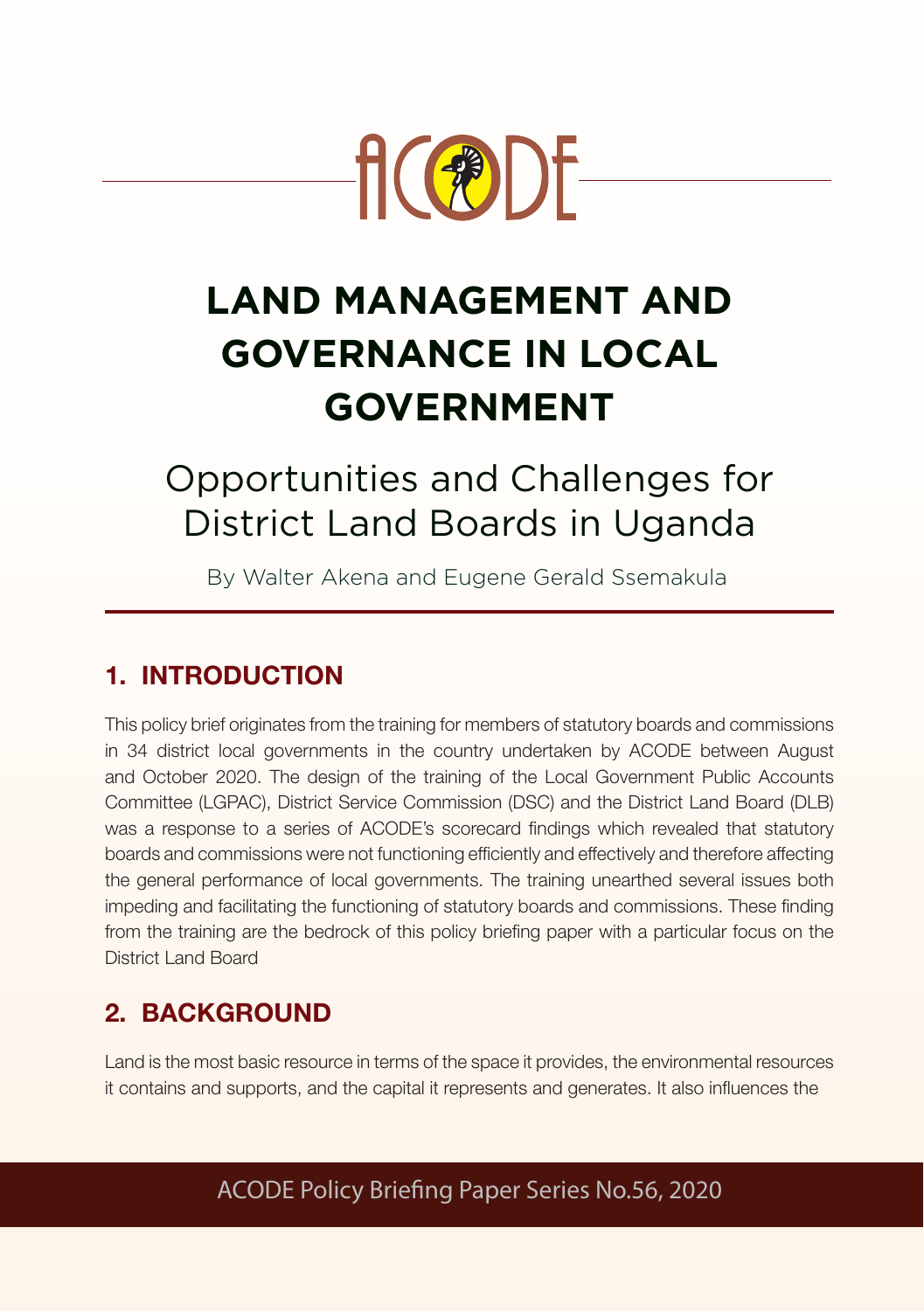spirituality and aesthetic values of all human societies. Land is perhaps the most essential pillar of human existence and national development and is usually a political issue with the potential to be volatile.<sup>1</sup> The rate of urbanization and global demand for food is escalating, and so is the pressure on natural resources.<sup>2</sup> To guarantee security for long-held land rights and facilitate land access and use, a well-designed land policy and governance structure are of utmost importance. Without such policies and adequately resourced, efficient and effective structures in place, the possibilities of addressing key land challenges are significantly reduced.<sup>3</sup>

Land governance concerns the rules, processes and structures through which decisions are made about access to land and its use, how those decisions are implemented and enforced, and how competing interests in land are managed.<sup>4</sup> Decentralisation of land governance has become popular with many African Countries with the assumption that doing so would empower local resource users and harness the potential gains and positive attributes of local structures with land management mandates. In addition to reducing the cost involved in land transactions, it is also assumed that decentralizing land governance would bring services related to land administration closer to the people.<sup>5</sup> In Uganda, the land is vested in the citizens and the Constitution recognizes that; the land shall belong to the people.<sup>6</sup> The Land Act 1998 decentralized land administration to District Land Boards and other district and sub-county structures, namely the District Land Office and Land Registry, the District Land Tribunal and the Sub-County Land Committee.<sup>7</sup>

## 3. POLICY AND LEGAL FRAMEWORK FOR LAND GOVERNANCE IN UGANDA

In Uganda, the legal and policy framework guiding land governance is enshrined in several laws and regulations governing Land. The key ones are as follows:

Constitution, 1995 (Article 240): Article 237 provides that land shall be vested in the citizens under the four land tenure systems, namely, freehold, leasehold, mailo and customary. Article 238 establishes the Uganda Land Commission to hold and manage any land in Uganda vested in or acquired by the Government of Uganda. Article 242 provides that Government may, under laws made by Parliament and policies made from time to time, regulate the use of land.

The Land Act, 1998: Section 56 of the Land Act provides for District Land Boards. Under

1 MoLHUD, 2013 2See (Feras, Sally, & Eddy, 2017) 3See. (Klaus, Harris, & Anthony, 2012) 4 FAO, 2017 5 Leeuwen, 2017 6 Constitution of Uganda (1995) Article 237 7See Sections 56-57 of the Land Act 1998, CAP 227

2 | Land Management and Governance in LGs: Opportunities and Challenges for District Land Boards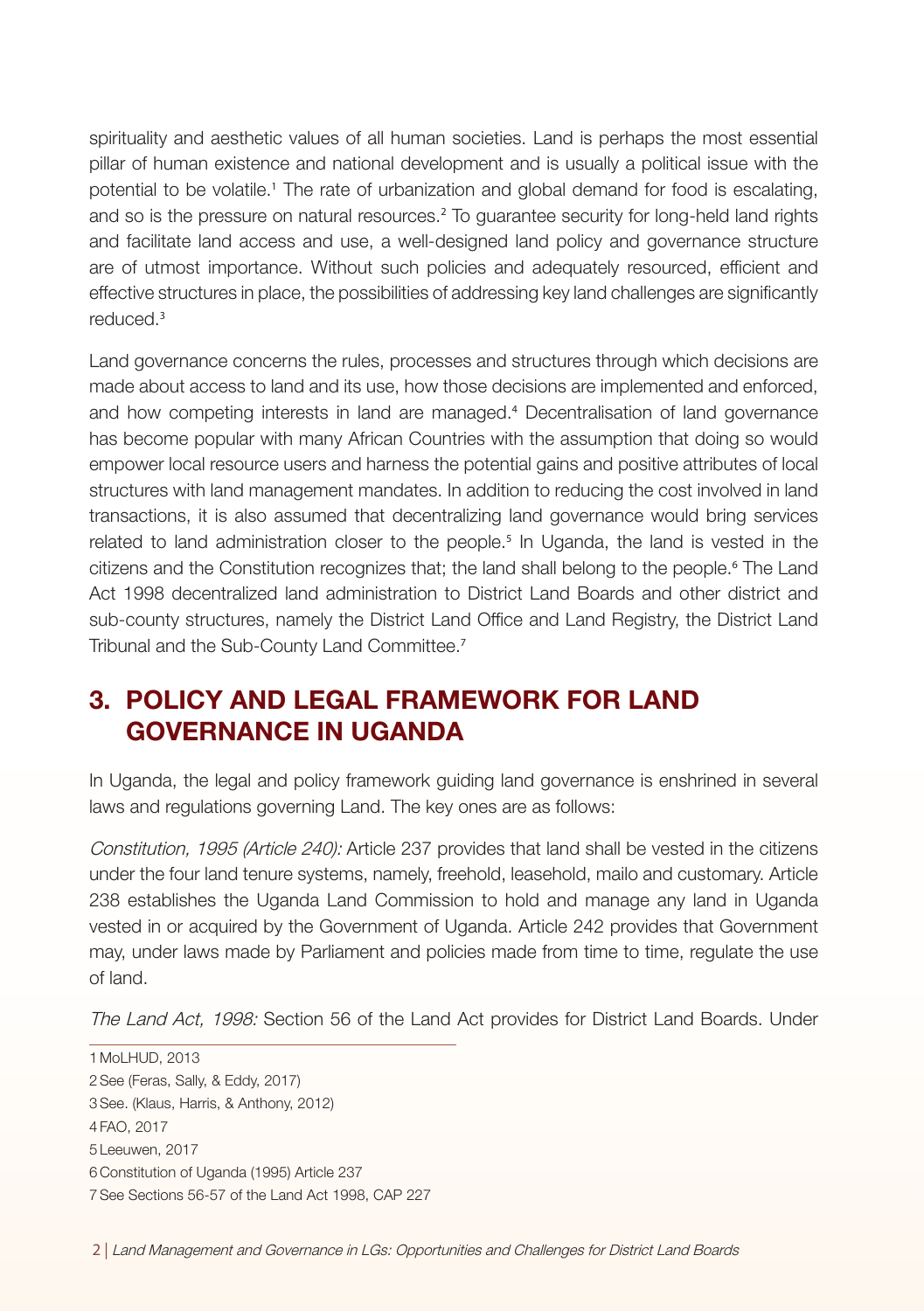the Land Act, the major role of District Land Boards is to hold and allocate land in the district which is not owned by any person or authority. Under section 57, the Act the District Land Boards; facilitate the registration and transfer of interests in land; take over the role and exercise the powers of the lessor in the case of a lease granted by a former controlling authority; cause surveys, plans, maps, drawings and estimates to be made by or through its officers or agents; compile and maintain a list of rates of compensation payable in respect of crops, buildings of a nonpermanent nature and any other thing that may be prescribed; review every year the list of rates of compensation; deal with any matter which is incidental or connected to the other functions referred to in this subsection.

The Registration of Titles Act, 1924: The act relates to the transfer of land and registration of titles. Under the Act, the function of facilitating the registration and transfer of interests in land is vested in the District Land Boards.

The National Land Policy, 2013: The National Land Policy provides a framework for articulating the role of land in national development, land ownership, distribution, utilization, alienability, management and control of the land. This is intended to ensure that the country transforms from a peasant society to a modern, industrialized and urbanized society. The Policy has two major objectives: (1) to re-orient the land sector in national development by articulating management coordination between the land sector and other productive sectors in the economy; and (2) enhancing the contribution of the land sector to the social and economic development of the country.

The Physical Planning, Act: Under this act, district and urban physical planning committees are required to provide for the making and approval of physical development plans and the applications for development permission; and for related matters. The Act provides for a Local Physical Planning Committee whose reports are submitted to the DLB to aid in making its decisions in respect of land applications

The Surveys Act, 1939 Cap 232: The Surveys Act provide for and regulate the survey of lands. Under this Act, DLBs are vested with the powers to cause and facilitate the processes of land surveys.

The National Environment Management Act: This Act provides for sustainable management of the environment to establish an Authority as a coordinating, monitoring and supervisory body for that purpose. Under this Act, the DLB is recognized as an agency in the sustainable management of the environment.

The Land Acquisition Act, Cap 226: The Land Acquisition Act makes provision for the compulsory acquisition of land for public purposes and matters incidental thereto and connected. Under this Act, the processes of identifying, assessing, surveying and determining compensation on lands to be acquired by the government are to be done by the Minister in consultation with the District Land Board.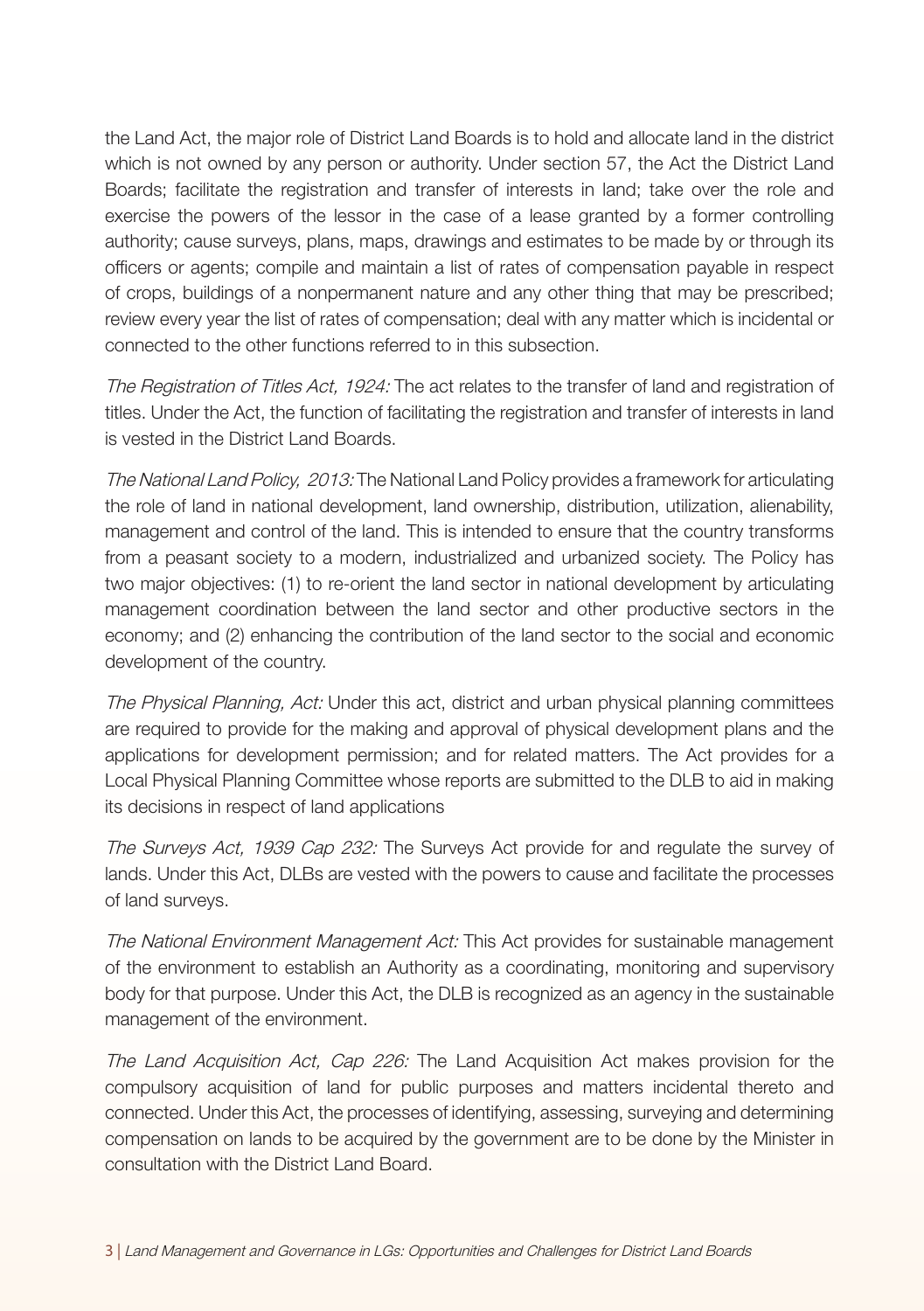The Mining Act, 2003: The Mining Act vests the ownership and control of all minerals in Uganda in the government and provides for the acquisition of mineral rights. The Act enjoins specifically the prospectors to work with the DLB. Under section 21 (1) b of the Mining Act, holders of prospecting license cannot prospect an area unless they have given notice to and obtained permission from authorities in that area and complied with the conditions issued by such authority.

The Petroleum (Exploration, Development and Production) Act, 2013: This Act regulates petroleum exploration, development and production; establishes the Petroleum Authority of Uganda; provides for the establishment of the National Oil Company, and regulates the licensing and participation of commercial entities in petroleum activities among others. Under this Act, the role of DLB is recognized under section 138 and is related to offering lease or facilitating the acquisition of land by holders of petroleum license. Section 138 (1) Subject to section 135 and any law relating to the acquisition of land, a holder of a petroleum production license may, if he or she requires the exclusive use of the whole or any part of a block in a development area, obtain a lease of the land or other rights to use it upon such terms as to the rent to be paid for the land, the duration and extent or area of the land to which the lease or other right of the lease shall relate as may be agreed upon between the holder of a license and the landowner.

## 4. EMERGING ISSUES FOR DISTRICT LAND BOARDS

#### 4.1 Documentation and record-keeping

Feedback from the training held across the 34 local governments revealed a gap in documentation and record-keeping something that became a hiccup for the effective functioning of District Land Boards. The gap in documentation and record-keeping was manifested in two major ways;

#### a) Lack of inventory of public land

It was revealed from the training that many local governments did not have a registry or an inventory of public land within their areas of jurisdiction. The lack of information on public land was reported by members of the District Land Boards as a major challenge. Most of the public land documentation was either archived or deliberately destroyed. In the majority of the land boards trained, members were not given any record of public land upon assumption of office. In the very few cases where this was done, it was the effort of non-governmental agencies that spearheaded the documentation of public land. It was also revealed that the process requires resources which the land Boards do not have. This creates a challenge in managing public lands. In addition to the lack of land registers, it was also revealed that most public institutions did not have titles; institutions like schools, health centres, sub-counties and parishes had no titles and this rendered them vulnerable to being encroached on.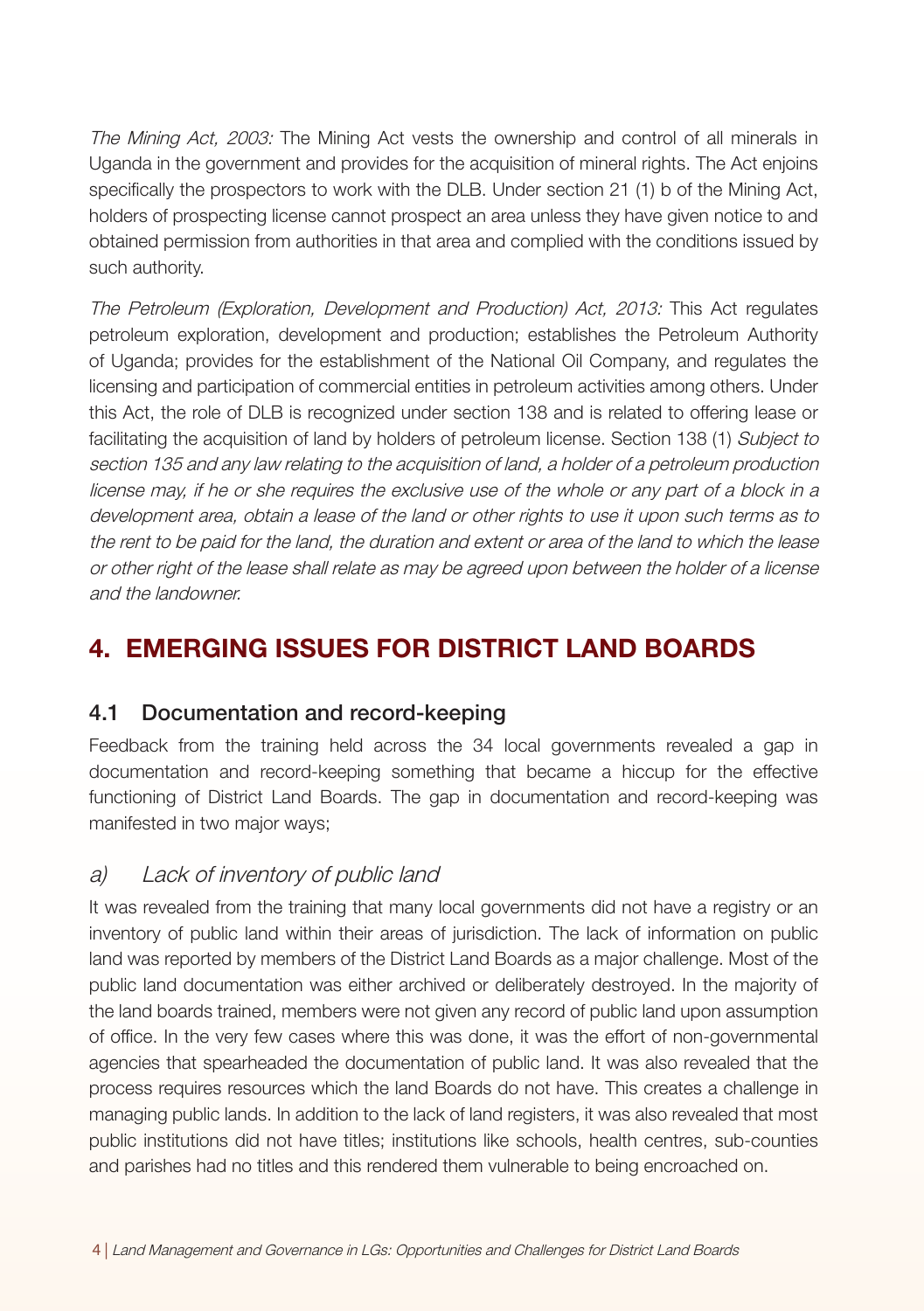### b) Lack of lease registers

Section 60(1) (c) of the Land Act, 1998 as amended empowers the District Land Board to take over the role and exercise the powers of the lessor in the case of a lease granted by a former controlling authority. However, it was established during the training that most local governments and District Land Boards did not maintain a lease register showing the lease period, the status of present land usage or occupancy and others. This makes it difficult to ascertain the current status of the leased properties causing failure to track the expiry of leases, revenue accruing from lease renewals and annual ground rent. In some cases, the absence of a lease register led to the issuance of titles on leased land, erroneous transfer of lease offers into freeholds among others.

## 4.2 Inadequate funding for activities of District Land Boards

Funding for District Land Boards have been shrinking over time and subsequently affecting the performance of the board. Previously, the board would be allocated UGX 24 million every financial year but this has since been reduced to UGX 8million according to feedback from members of the DLB in Kamuli, Apac, Nakapiripirit, Moroto among others.

"Facilitation of the Land Board is charged on Local Revenue which is very meagre yet they have a lot of work to do. In the current budget, the land board was allocated UGX 8million for the Financial Year." Member of the District Land Board Apac.

This inadequate funding meant that the District Land Boards could not undertake activities that would ensure their effectiveness like regular meetings and onsite visits.

## a) Irregular meeting of the District Land Boards

The inadequate funding means that the boards cannot sit regularly to consider the land application or perform other functions. This often results in applications for land titles taking long to be verified and boards have a work backlog. In other cases, members of the Area Land Committees have shifted the burden to potential land applicants and subsequently charge exorbitant fees. In Mbale, a participant noted that the Area Land Committees charge between UGX 1 million and UGX 2 million on land applications.

## b) Failure to conduct field visits

As a result of inadequate funding, members of the District Land Boards cannot do due diligence for instance by visiting the locus even in cases where there are disputes or multiple claims of rights over land. This has helped to exacerbate land conflicts.

## c) Failure to submit reports to council

As a result of the irregular manner in which the District Land Boards held meetings, many local governments have not received reports of activities of the board. The inadequate funding meant that many District Land Boards lacked basic facilities like printers, tonners and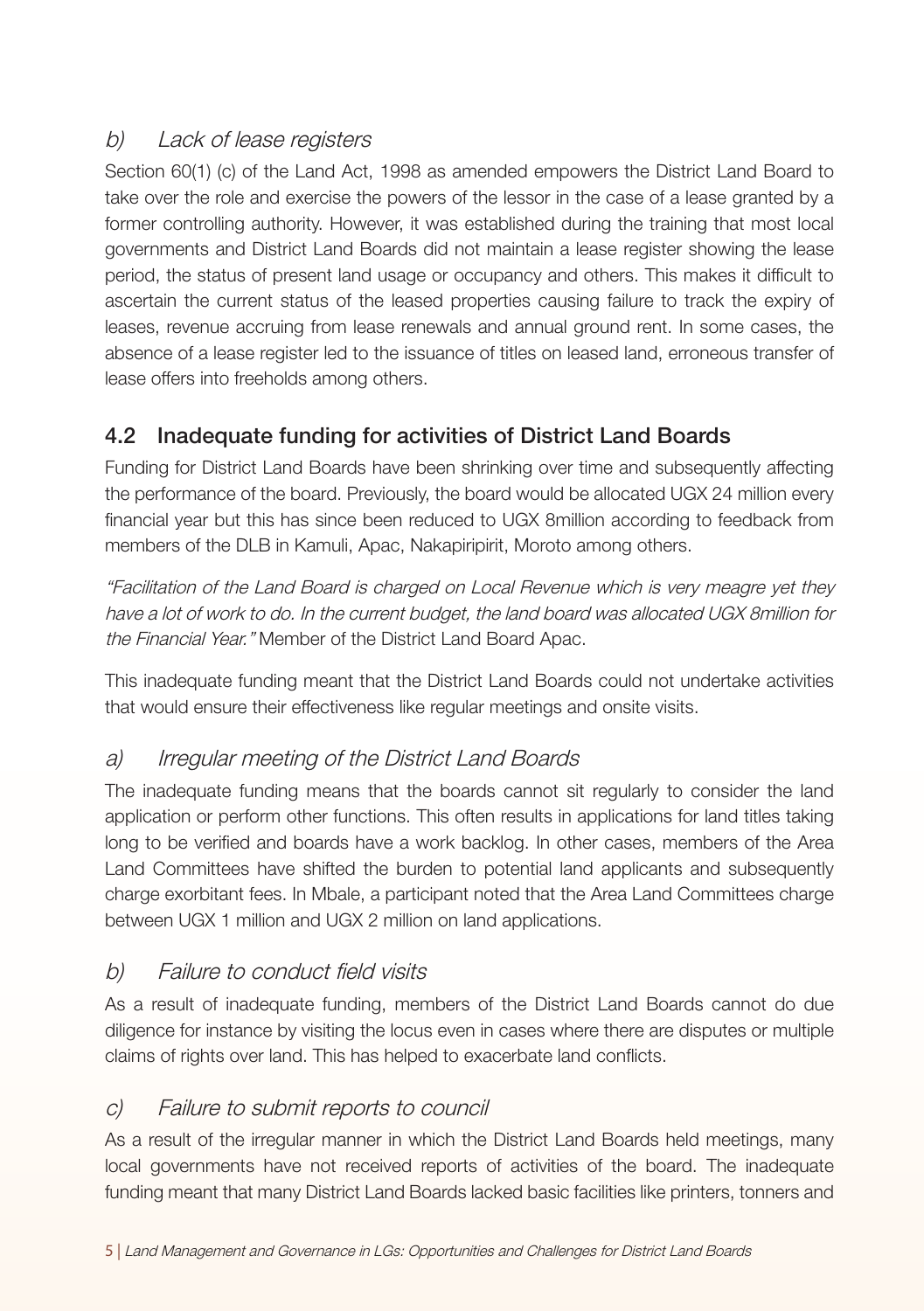papers to print reports to submit in council. In many local governments like Amuru, Kamuli, Kaliro, Nakapiripirit and Moroto, it was established that the district councils had not received reports from District Land Boards. The Chairman of Amuru District Land Board said; we lack a printing machine to be able to print these reports. This keeps the local governments in the dark and unable to track the performance of the DLB.

### 4.3 Coordination challenges

Challenge in coordination with the different stakeholders in the chain of land governance was identified as a major concern for District Land Boards. There were concerns that key stakeholders, and in this case, the Area Land Committees, Municipal Councils, and Ministerial Zonal Offices were not operating in tandem with the District Land Boards and therefore incapacitating the boards from functioning effectively.

## a) Municipalities and District Land Board

The strained relationship between Municipalities and District Councils in the management of public lands within the municipalities also came out strongly as a major challenge for district land boards. Municipalities were undermining district land boards in the process of issuing leases and sub-leases on their properties. It was noted in some districts like Soroti, Mbale and Jinja that Municipal Councils were leasing out land and disposing of assets without the knowledge of the district land boards. This had caused some serious challenges and litigation for the district land boards. Ironically, Municipal councils rely on DLBs in case of litigation thereby casting the DLBs in bad lights and putting them in awkward situations. It was also noted that while the Municipal councils have their representatives on the District Land Boards, municipalities do not contribute financially to support the activities of the DLB. This has put a strain on the DLB who have to carry out activities within the Municipalities using the meagre resources provided by the district councils.

#### b) Delays in processing land titles

While the District Land Boards facilitate the process of land registration, they are not the endpoint of issuance of land titles. However, it was noted from the training that there are coordination and communication gaps between the district land boards and Ministerial Zonal Offices resulting in delays in processing titles. It was reported that titles take between two to three years to be processed and in some extreme cases, over five years. In districts like Soroti and Jinja, some applications for land titles have taken 10 years without being processed. Members of District Land Boards pointed accusing fingers to the Ministry of Lands Zonal Offices(MZO) for the delay while other members noted that the use of private surveyors delays the processing of land titles.

#### c) Interference by Uganda Land Commission

There were also reported cases of interference by Uganda Land Commission in the functions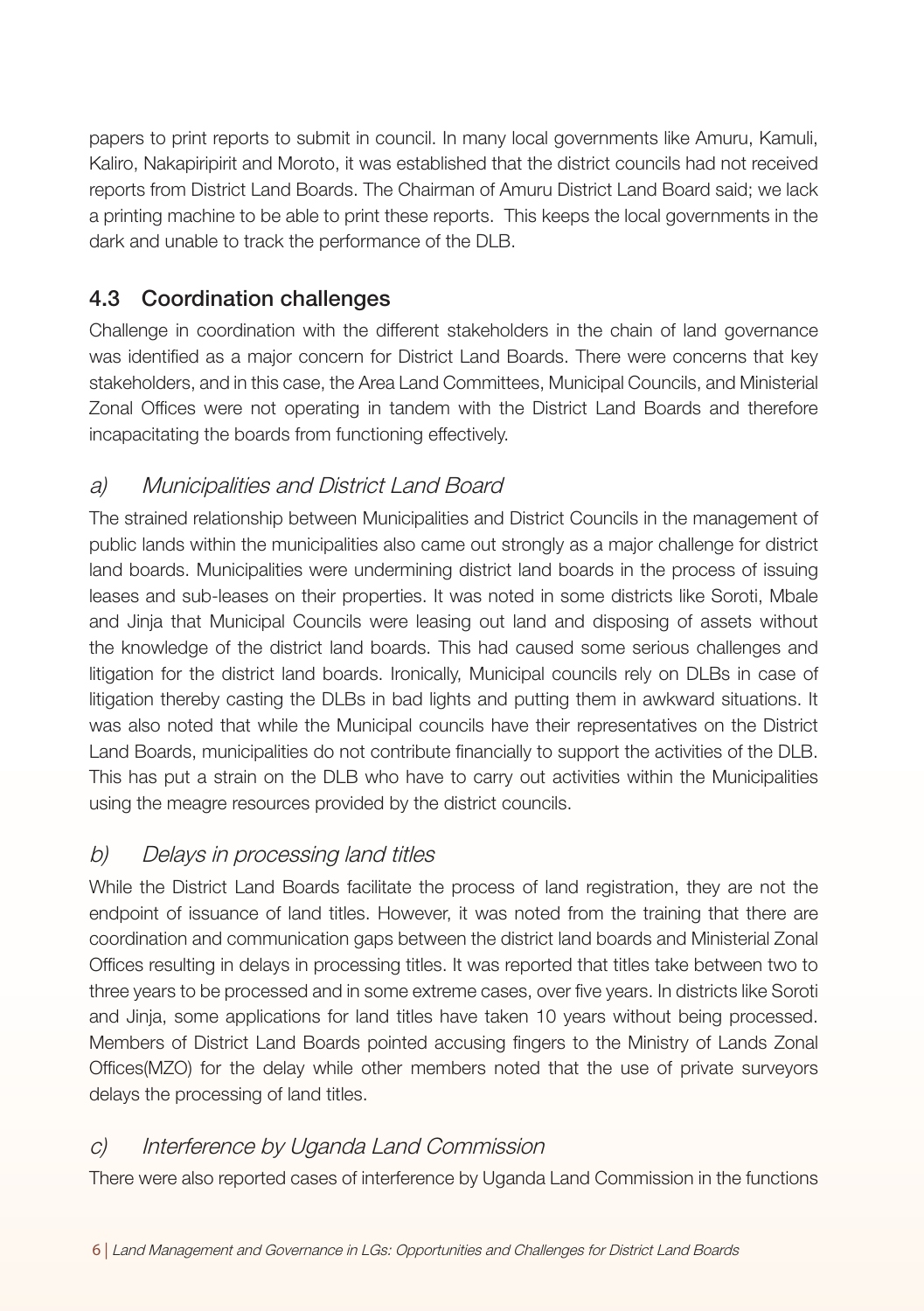of DLB. It was noted that, in some districts, Uganda Land Commission was issuing lease offers on lands that have since reverted to the Local Governments and without the knowledge of the District Land Boards. Such cases were noted in Mbale, Jinja, Lira and Apac districts.

## d) Conflicting roles in DLB

Under the Lands Act, the role of the Secretary DLB is specified as the custodian of documents and files of the Board. However, there was concern about the conflicting role of the Senior Lands Officer and the secretary land board in terms of who communicates the decisions of the DLB to the MLHUD. It was noted that this has always caused role conflict between the two offices.

## 4.4 Administrative weaknesses

The training also revealed that there is a general weakness in the administration of the District Land Boards which is affecting their effective functioning. These administrative weaknesses manifest in the form of delay by the council in constituting new boards, shortage of human resources in the District Lands Office, corrupt tendencies in the DLB, the high cost of surveys and absence of a tribunal to handle land-related conflicts.

#### a) Delays by district councils in replacing members of DLB whose terms expire

Another coordination challenge that affected the effective functioning of District Land Boards was the delay in replacing members of the DLB whose terms have expired. In many local governments where DLB's terms have expired, district councils took too long to reconstitute the board. In Lira, Kabarole, Tororo, Jinja, Kaliro districts, the district councils took long to constitute DLBs after the expiry of the previous boards' terms thereby causing a backlog. In Lira, the Deputy Chief Administrative Officer noted that due to the expiry of the term of the previous land board, there is a lot of case backlog.

## b) Shortage of human resources in the district land office

Shortage of human resource was another challenge said to be affecting the performance of district land boards. Most districts were found to be operating without key personnel in Lands offices like Surveyors, Valuers and Cartographers. This has affected the performance of functions like determining rates for compensations, surveys and causing maps and subsequently delaying the processing of land titles and issuing compensations to landowners. As a result of the human resource challenges in district land offices, most of the technical work is done by the lands zonal offices (MZOs).

## c) Corrupt tendencies in the District Land Board

Concerns of corruption within the District Land Boards were raised. It was noted that sometimes, processes like land inspection by DLB and Area Land Committees were marred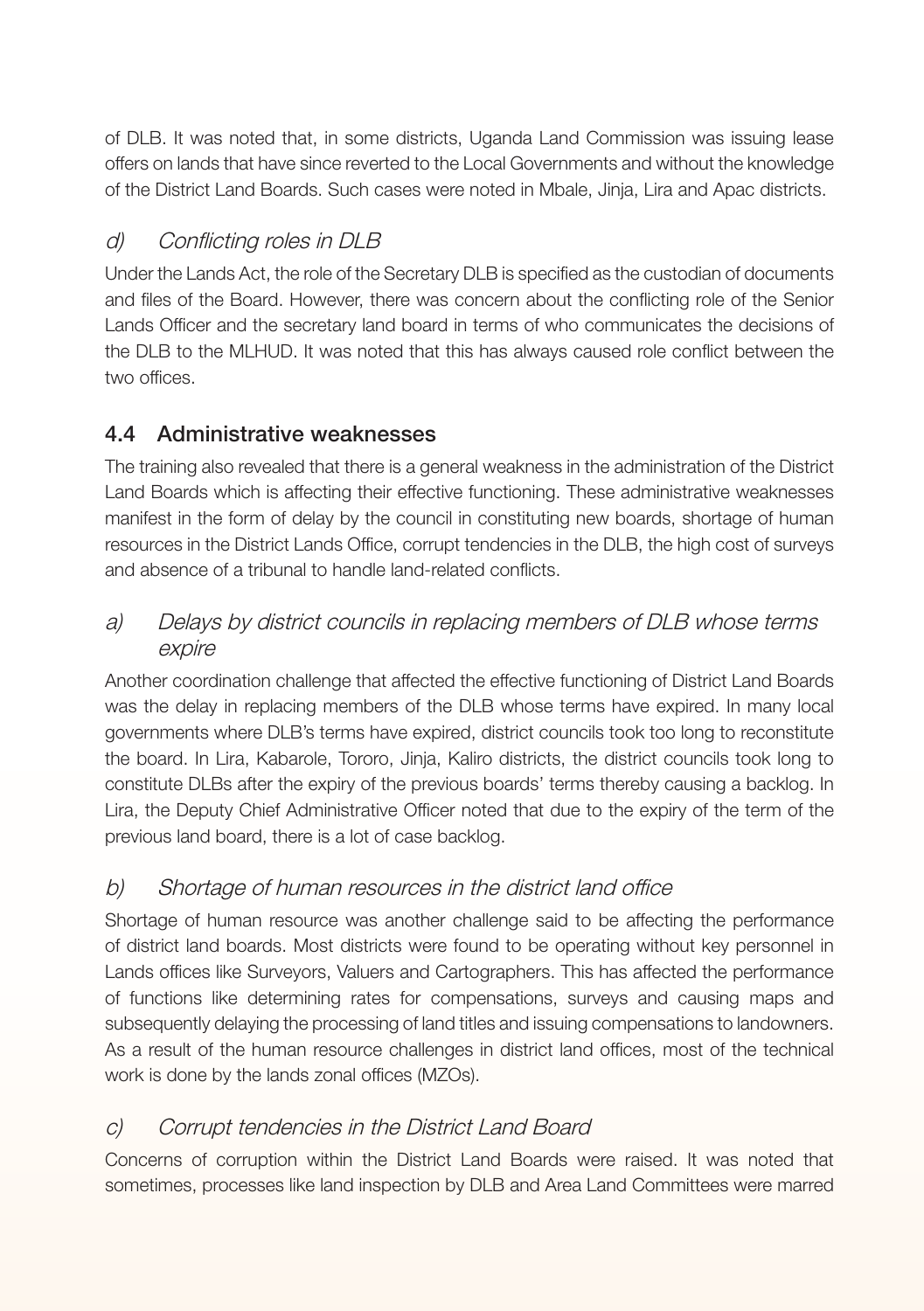with corruption. The ALC is usually the watchdogs of the DLB. But in most cases, they are bribed by people who have an interest in land and they end up submitting wrong information thus making the DLB give away land erroneously or making wrong information. Such corrupt tendencies within the DLB have led to issues like double issuance of land titles, issuance of titles on road reserves, public utilities and easements among others.

#### d) Privatization of surveys

District Land Boards are legally mandated to facilitate the processes of land registration under the registration of title acts. However, during the training, it became apparent that there were issues with the high cost of surveys. This is because the survey functions were privatized, it was reported that the private surveyors were charging exorbitant fees. The high cost of surveys had made it difficult for many average citizens to process titles for their land. Failure to secure land titles exposes the district to the risks of encroachment, land grabbing and conflicts among others leading to encroachment and conflicts.

#### e) The absence of district land tribunals

While the Land Act provides for a District Land Tribunal to handle land-related cases, these tribunals have largely remained inactive for over five years on account of inadequate financing. The non-functionality of land tribunals has effectively shrunk the available space for addressing land disputes. Many land-related cases are being taken to the regular courts that are highly bureaucratic. Because of the bureaucratic nature of the regular courts, land cases take long to be disposed of; some times as long as 20years. This has been largely responsible for the increasing cases of land conflict within the community.

## 4.5 Capacity gap for members of the Board

Another challenge identified that is inhibiting the effective performance of the District Land Board is the capacities of members appointed to the DLB. It was revealed that the members of DLB in many local governments were not inducted and did not have access to crucial documents to aid their work, others lacked relevant qualifications, the capacities of Area Land Committees and Local Physical Planning Committees who are crucial in the work of DLB are lacking.

#### a) Inadequate induction of members of DLB and access to legal instruments

Members of the District Land Board in some districts had not been inducted or trained on their roles since assuming office and therefore lacked the basic knowledge of the task ahead of them. In some cases, the members do not have access to copies of legal documents necessary for the performance of their functions like the Land Act, National Land Policy and the Local Government Act. This adversely impacts the capacities of members of the DLB to perform their duties. Appointments of the ALC are influenced by political motives. Some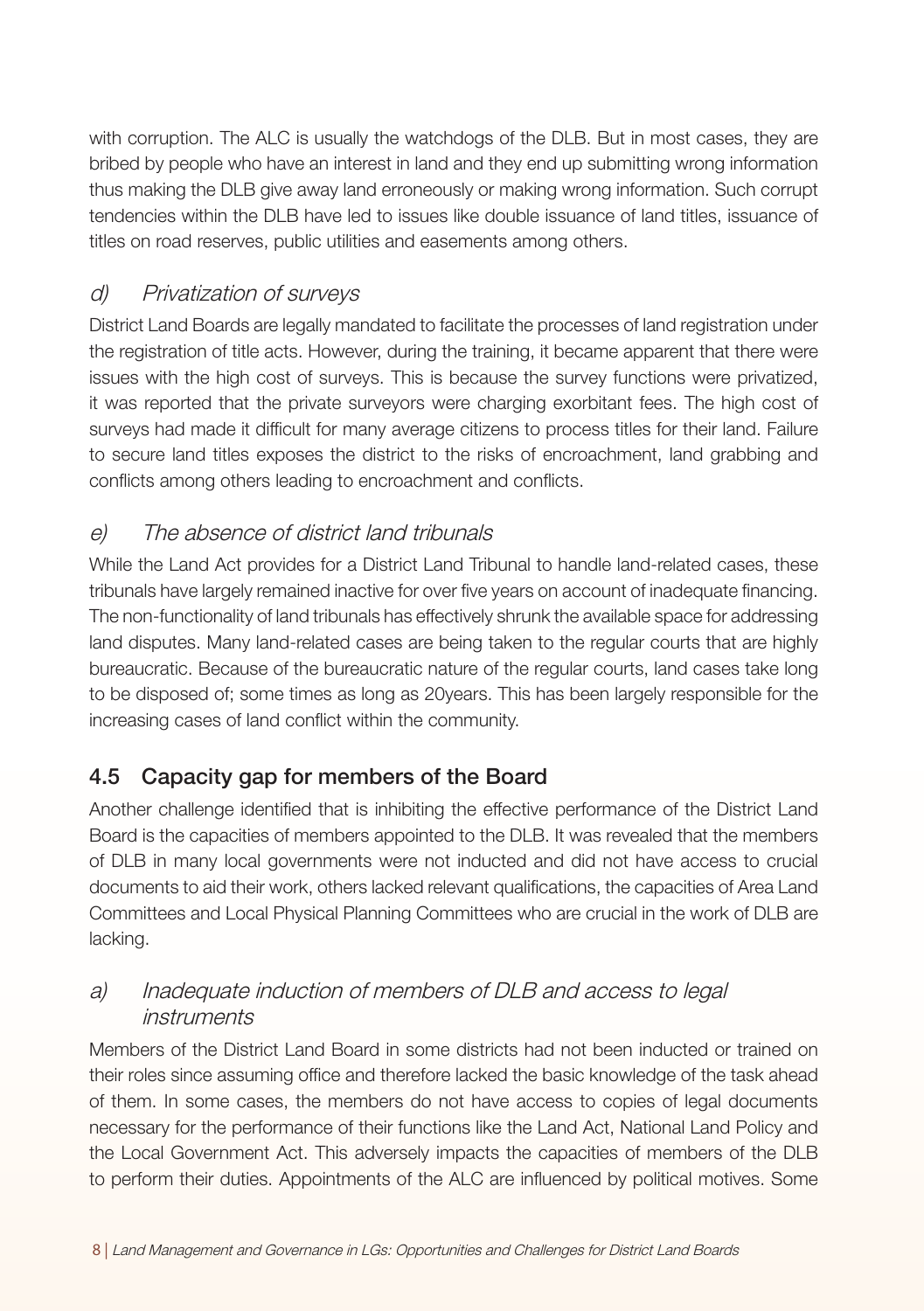cannot read and write but because they are allies of the local politicians, they are appointed to the ALC. Besides lack of induction, there was concern that there is no minimum education qualification for members of the land board as well as no specified disciplines to qualify one to be a member of the DLB. This meant that most members of DLB lacked technical competence on matters of land.

#### b) Lack of relevant qualification for members of DLB

While the Lands Act requires members of the District Land Board to have a minimum of A level qualification, it doesn't specify whether the members should possess any technical qualification in land-related matters. This lack of minimum education qualification for members of the land board affects their ability to internalize technical information like survey reports that are necessary for their performance. In many districts, it was revealed that members of the DLB lacked technical knowledge on land matters.

## c) Weak Area Land Committees (ALC)

According to the Land Act, 1998, the Area land committees are supposed to assist the board in an advisory capacity on matters relating to land, including ascertaining rights on the land. They are supposed to recommend to the district land board, upon doing due diligence over land anyone who needs to acquire land. However, there were concerns about the competence of these committees in many districts. It was noted that most times, members nominated to the ALCs lack competence and that most times, their appointments are politically influenced. It was also noted that the ALC was poorly facilitated and lacked supervision from the local government leaders. This has resulted in corruption and over-exploitation of land applicants.

## d) Weak physical planning committees in LGs

Section 13 of the Physical Planning Act (2010) empowers a sub-county council to constitute the local physical planning committee? Section 14 provides for the functions of the committee which include ensuring that natural resources, easements (e.g. road reserves or utility way leaves) and common property resources (dams, public water sources and public open spaces) are protected; and subjecting all land applications to National Environmental Management guidelines and standards for the protection of natural resources. However, the act doesn't provide for the composition and membership of the committee. During the training, it was revealed that these committees are non-existent in many local governments. Lack of funds to facilitate the activities of local physical planning committees and the recent amendment in the Physical Planning Act were identified as the main causes for either the absence or weakness of the committee. In some local governments, the issuance of land titles on wetlands and other natural resources was blamed on the absence of local physical planning committees.

#### e) Lack of Independence of the Board

In performing its duties, the District Land Boards are expected to be independent of any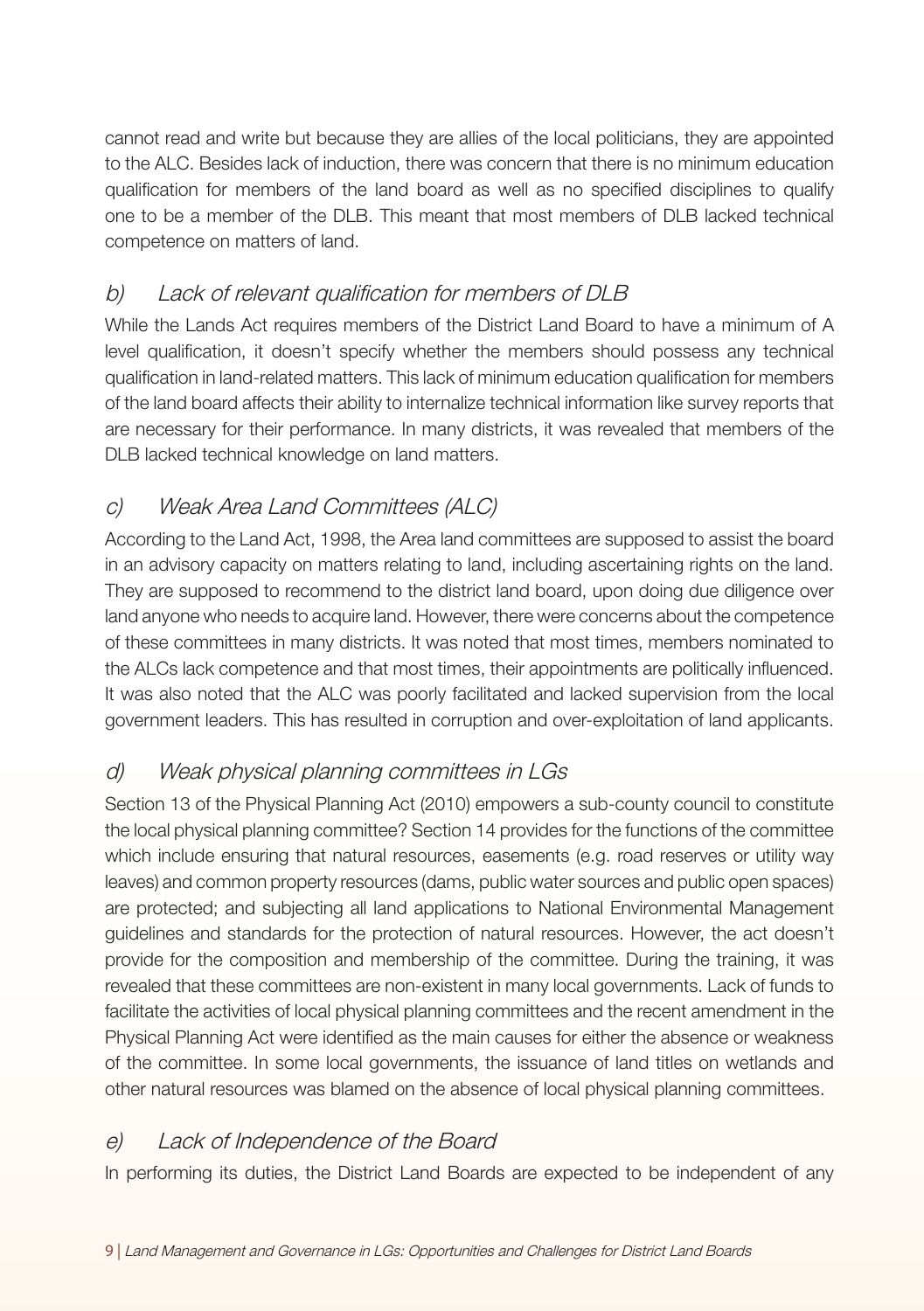person or authority. They should not be controlled, directed, used or influenced. However, during the training, it was revealed that District Land Boards operate in an atmosphere of threat and lack of independence.

#### f) Fxternal threats

Some members of district land boards in districts like Apac, Moroto, Jinja reported that they have received threats from "powerful people" who encroached on wetlands. In Moroto, members of the District Land Board said that Uganda Land Board operates without consulting DLB, especially when dealing with prospectors.

#### g) Interference from members of the council

There were also reports that members of the council exert influence on the DLB especially when offering leases on public lands. In Amuru for instance, members of the DLB noted that there is a lot of interference from the military and political leaders in their work.

# 5. RECOMMENDATIONS

#### To Local Governments

- Local Governments should create an inventory/register of all the public land within their areas of jurisdiction and furnish the District Land Boards with such information.
- District land boards should expeditiously formalize/register all the public land and land belonging to institutions like schools, health centres and administrative unit headquarters. In many cases, people give land to these public institutions but the process of acquisition is not formalized leading to increased encroachment on public land.
- District Councils should consider regulating the activities of Area Land Committees. Other than leaving it to the ALCs to determine how much applicants pay, district councils should consider regulating the amounts of applicants should pay to reduce the manipulations by ALCs.
- There is a need for sensitization of the people on matters of land to ensure that people understand and protect their land rights. Local Governments should make deliberate plans to sensitize the citizens on land issues like land registration, Land conflict resolution mechanisms and sustainable land use.

## To Ministry of Local Government

• Ministry of Local Government should streamline the relationship between Municipalities and District Local Governments. MoLG should formulate deliberate guidelines to regulate how Municipalities relate with the District Land Board.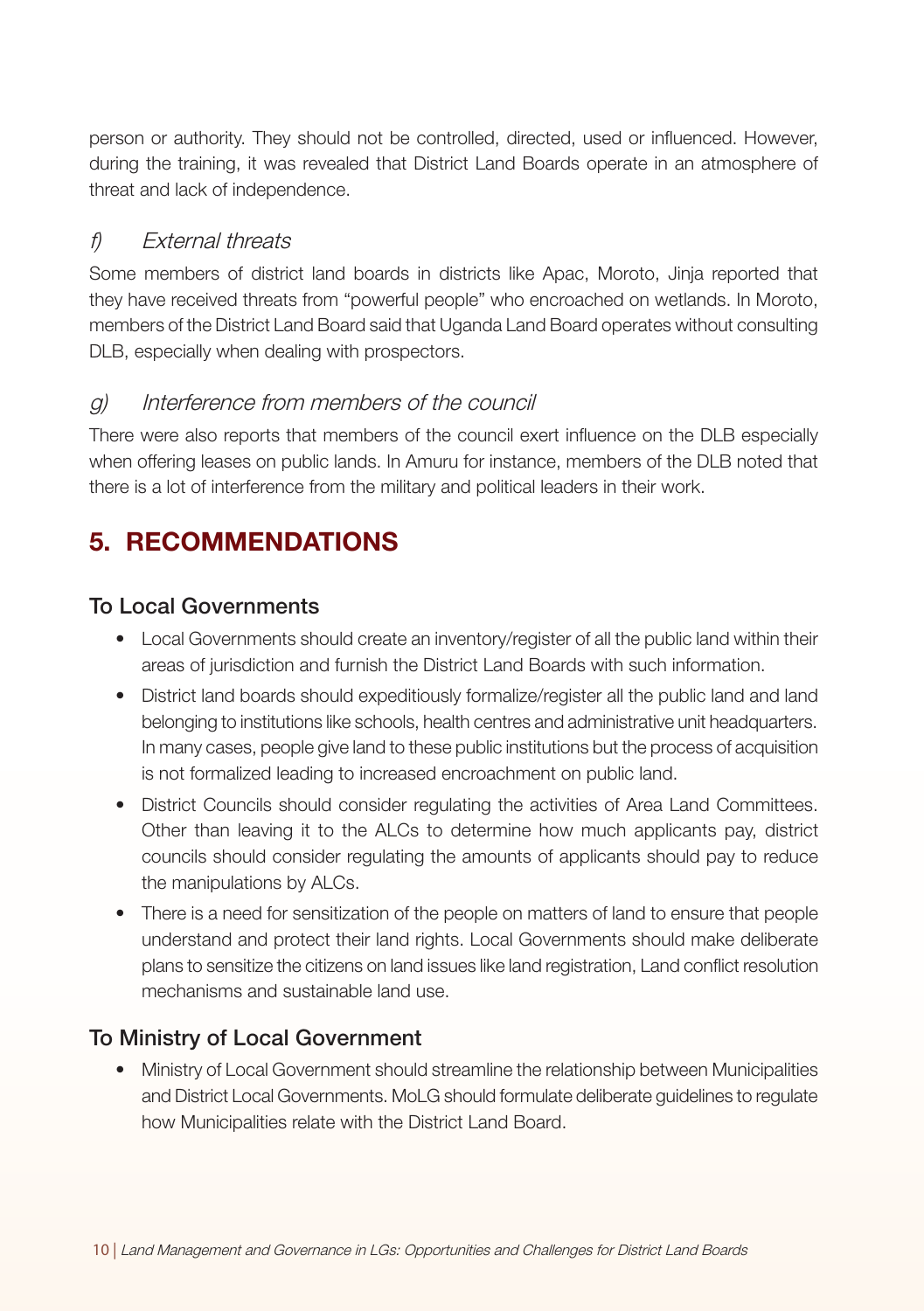#### To Ministry of Finance Planning and Economic Development

• Ministry of Finance should consider revising the allocation for DLB and restore it to the previous amount of UGX 24million in a Financial Year.

#### To Ministry of Lands, Housing and Urban Development

- There is a need for the MoLHUD to streamline the activities of regional land offices to synchronize their activities with the District Lands Office.
- It would also be appropriate for MoLHUD to revise the policy on the land survey to regulate the activities of private land surveyors. The practice of land surveyors charging exorbitant fees for surveying was noted as a major cause of the non-registration of land. It would therefore be prudent to regulate private land surveys.
- MoLHUD should avail copies of legal documents to members of the district land boards and also make attempts to induct the board members as soon as they are approved to build their capacities.
- MoLHUD should revitalize the operations of the District Land Tribunals to address the increasing cases of land conflict.

# 6. CONCLUSION

The findings in this brief have underscored the importance of a well-streamlined land governance structure. The land boards as provided for under various legal and policy frameworks play a vital role in land governance at the local government. The inhibiting aspects of limited resources and capacity notwithstanding, Land Boards have been able to manage land aspects within their areas of jurisdiction. It is incumbent upon the various entities at the district (Council) and national level (MoLHUD, MoLG, MoFPED) to ensure that these Land Boards are facilitated to function optimally. The functionality of these Land Boards, therefore, has a great implication on the management of land across the country.